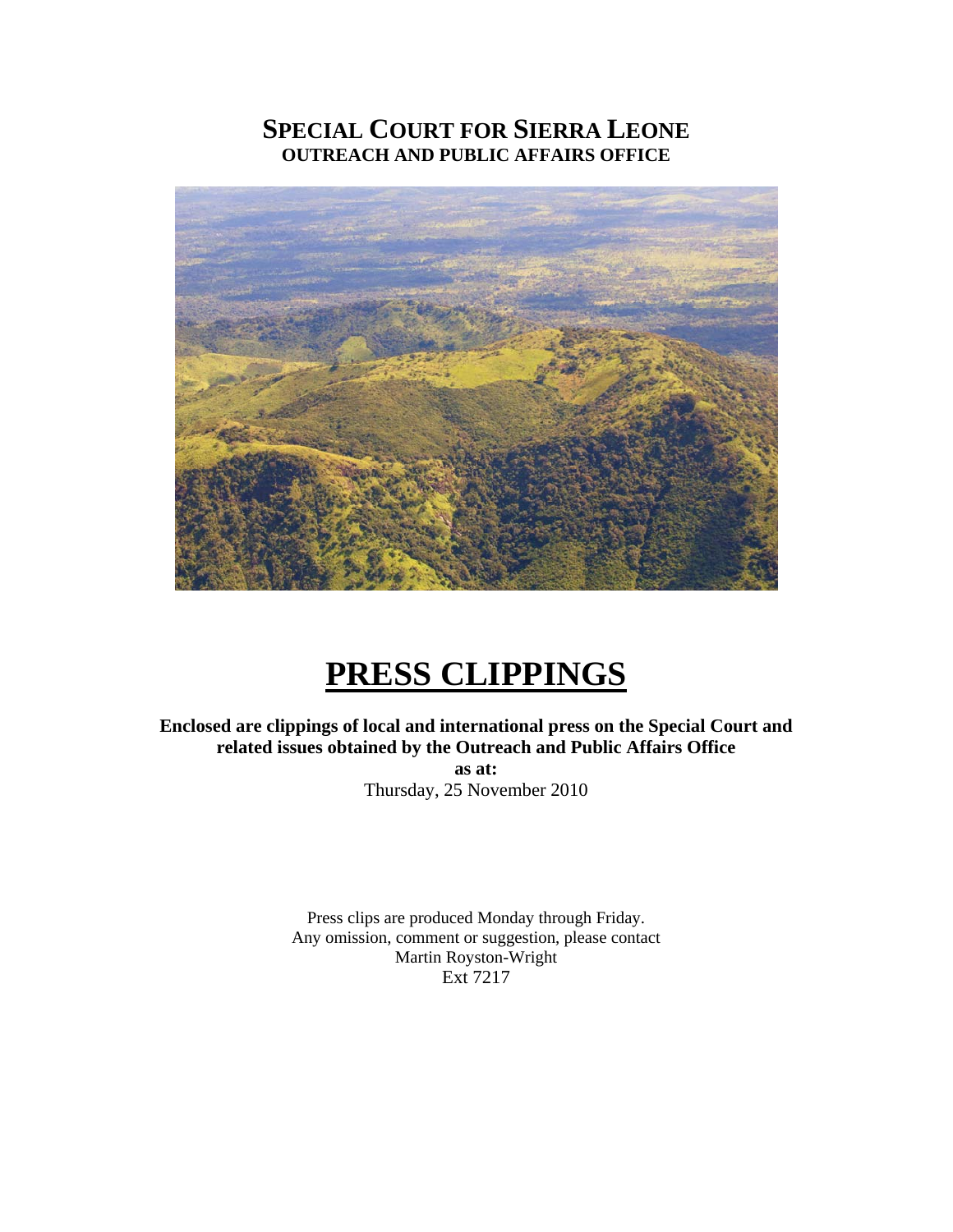| <b>Local News</b>                                                                              |              |
|------------------------------------------------------------------------------------------------|--------------|
| US Contributes Fund to Taylor Trial / Concord Times                                            | Page 3       |
| "I Gained Nothing As a Soja" / Global Times                                                    | Page 4       |
| <b>International News</b>                                                                      |              |
| U.S. Gives Millions of Dollars to Fund Taylor War Crimes Trial / CNN International             | Page 5       |
| The U.S. Provides \$4.5 Million to Fund Special Court for Sierra Leone/ US Department of State | Page 6       |
| The International Criminal Court Takes on Gender Crimes / The Guardian                         | Pages 7-8    |
| Defense Concludes Examination of Investigator; Child Soldier Testifies / Lubangatrial.org      | Pages $9-10$ |
| Russian 'Arms King' and Moscow's Secrets / UPI.Com                                             | Pages 11-12  |
| Senegal Will Accept Rwanda Convicts / Agence France Presse                                     | Page 13      |
| Chamber Gants Amendments of Indictment for Rwandan Pastor / Hirondelle News Agency             | Page 14      |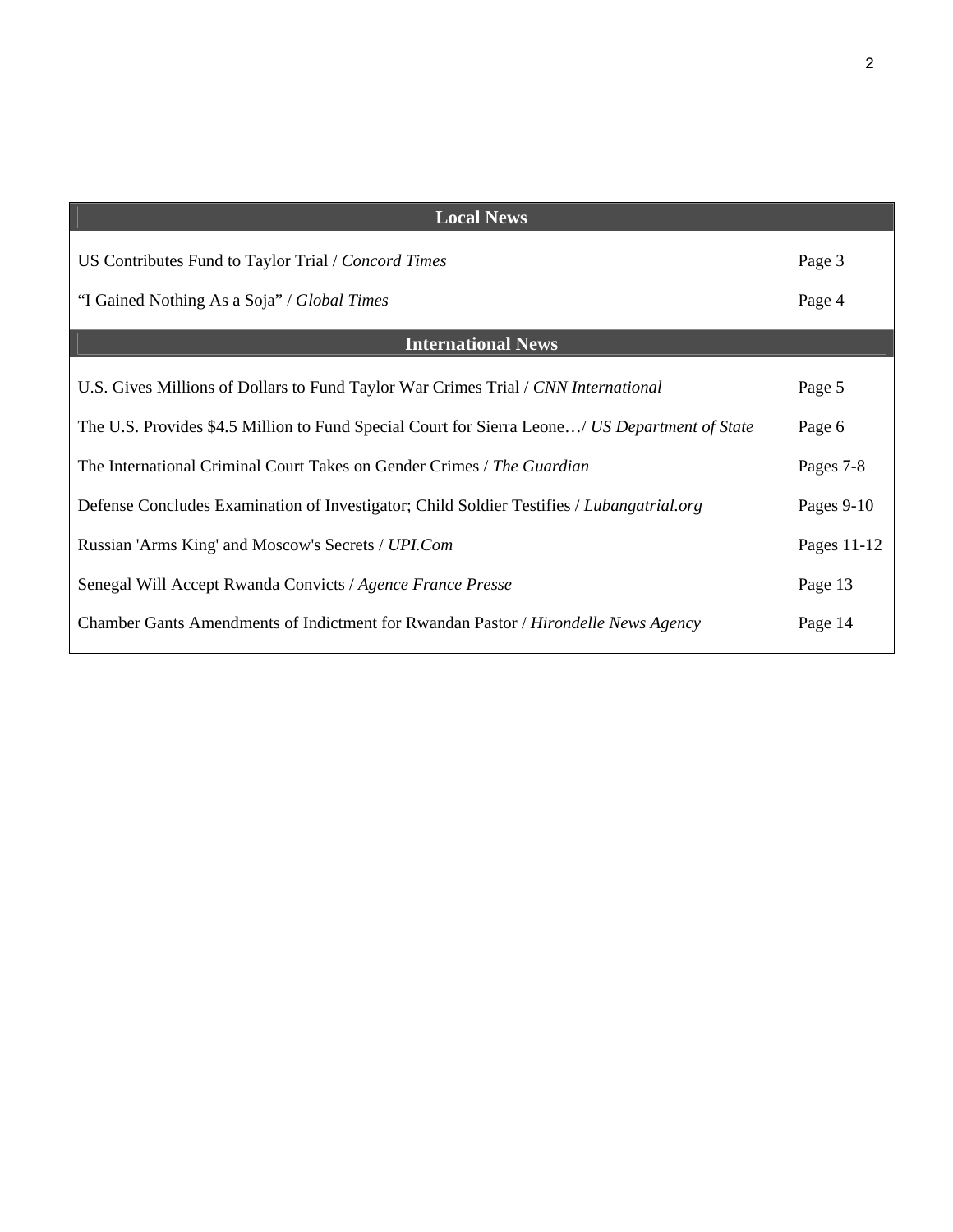# US contributes funds to Taylor war crimes trial

The United States said Tuesday it expedited a 4.5-million-dollar grant to help fund the cashstrapped war crimes tribunal of former Liberian president Charles Taylor.

Taylor is on trial at the **Special Court for Sierra** Leone, seated at the International Criminal Court (ICC) in The

Hague, on 11 counts of war crimes and crimes against humanity for his alleged role in the 1991-2001 Sierra Leone civil war that claimed some 120,000 lives.

"This grant was expedited due to the financial crisis the court is currently facing," the US State Department said. "By all calculations, the court would have run out of money by early December which could have jeopardized the continuation of the Charles Taylor trial."

According to Washington, it is "imperative the international community prevents the Taylor trial from being suspended due to lack of financial Contd. resources." page 4

## US contributes funds to Taylor war crimes trial

From page 3 "We hope other donor states will follow our lead and find ways to financially support the court until it has finished its mandate and justice has been served." the statement read.

The ICC's annual report, released in September, said that it faces a funding gap of 11 million dollars (eight million euros). The court has set a date of February 8, 2011 for the prosecution's closing arguments, followed by those of the defense the next day and rebuttals on February 11.

Taylor, 62, has pleaded not guilty to the charges.

Taylor's trial, which began in 2008, "is of enormous historical and legal significance as he is the first African head of state to be brought before an international tribunal to face charges for mass atrocities and gross violations of international humanitarian law," the

US statement read.

"The Taylor prosecution delivers a strong message to all perpetrators of atrocities, including those in positions of power that they will be held accountable."

The special tribunal was set up to try those who bore the "greatest" responsibility" for atrocities during Sierra Leone's war in which citizens were terrorized with rape and having their limbs hacked off.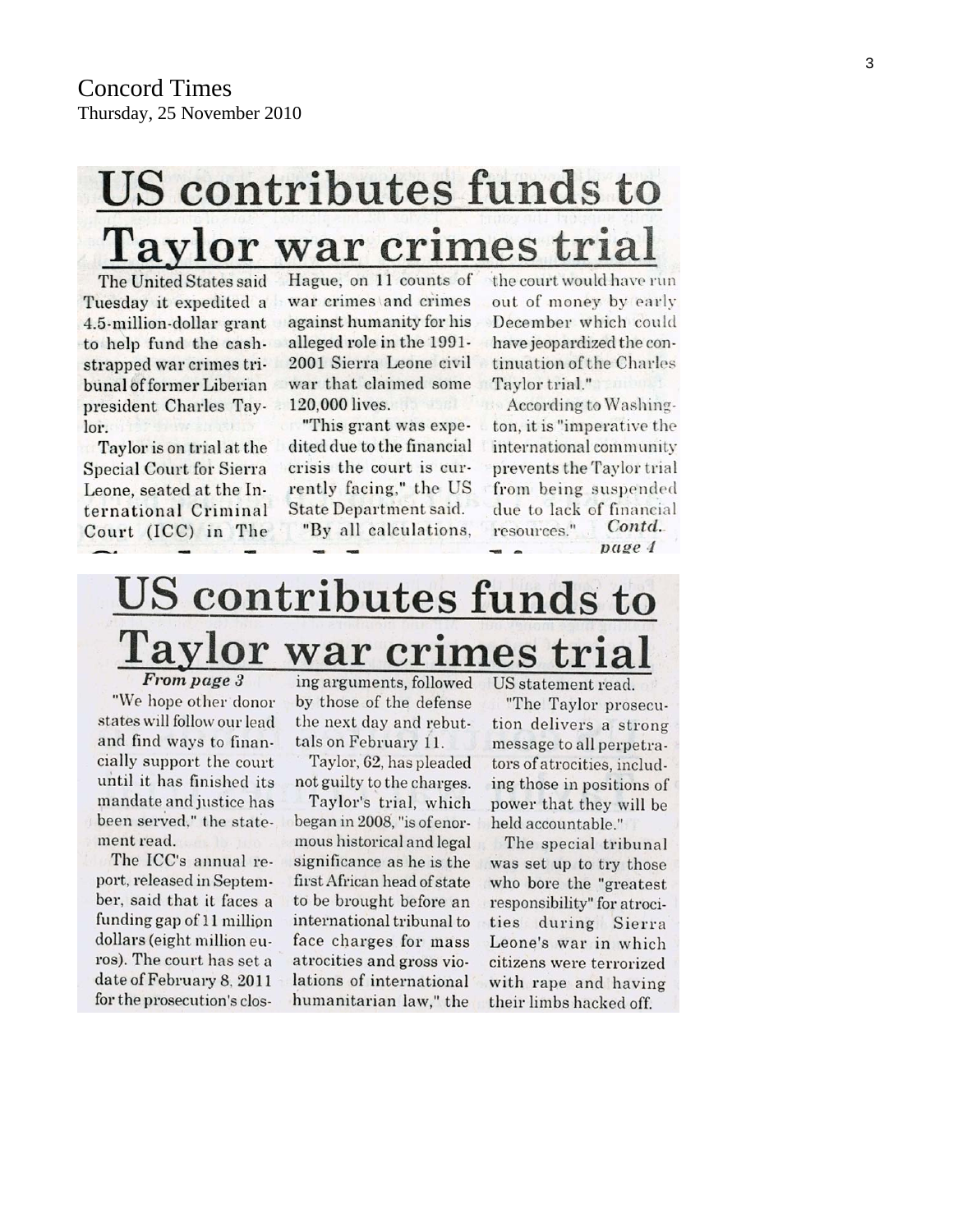# "I Gained Nothing As A Soja Sylvester By -AFRC Commander Samba

A former commander of the Armed Forces Revolutionary Council (AFRC), Sahr Mohamed Buffer who is well. known as Col. Savage has confessed to the people of Kono that he benefitted nothing when he was a soldier. The confession was made in Kamaa Chiefdom, Kono district on November 12 during a reconciliation process organised by Fambul Tok.

During the civil war, Col. Savage was accused and held responsible for war crimes committed

in that part of the country. After the war, Kamaa Chiefdom was declared a no-go area for Col. Savage but with the help of Fambul Tok he was well received by the people where he openly asked for forgiveness for the atrocities he committed.

After the war was declared over in 2002, Col. Savage was arrested and sent to prisons for over eight (8) years and was released on April 28 2009.

Speaking to the people of Kono, Col. Savage said his time in prison is not enough and what is important is to meet with them and ask for forgiveness. He explained that no one should be proud of war because nothing good happens during war time.

In an interview with journalists, the Director of Fambul Tok, Mr. John Caulker said the process to reconcile Col. Savage with the people of Kono started in May 2009. He said Col. Savage was very determined to face the people and apologise openly.

Although it was not easy, Col. Savage has expressed his thanks and appreciation  $\mathfrak{t}$ Fambul Tok for reconciling him with the people of Kono.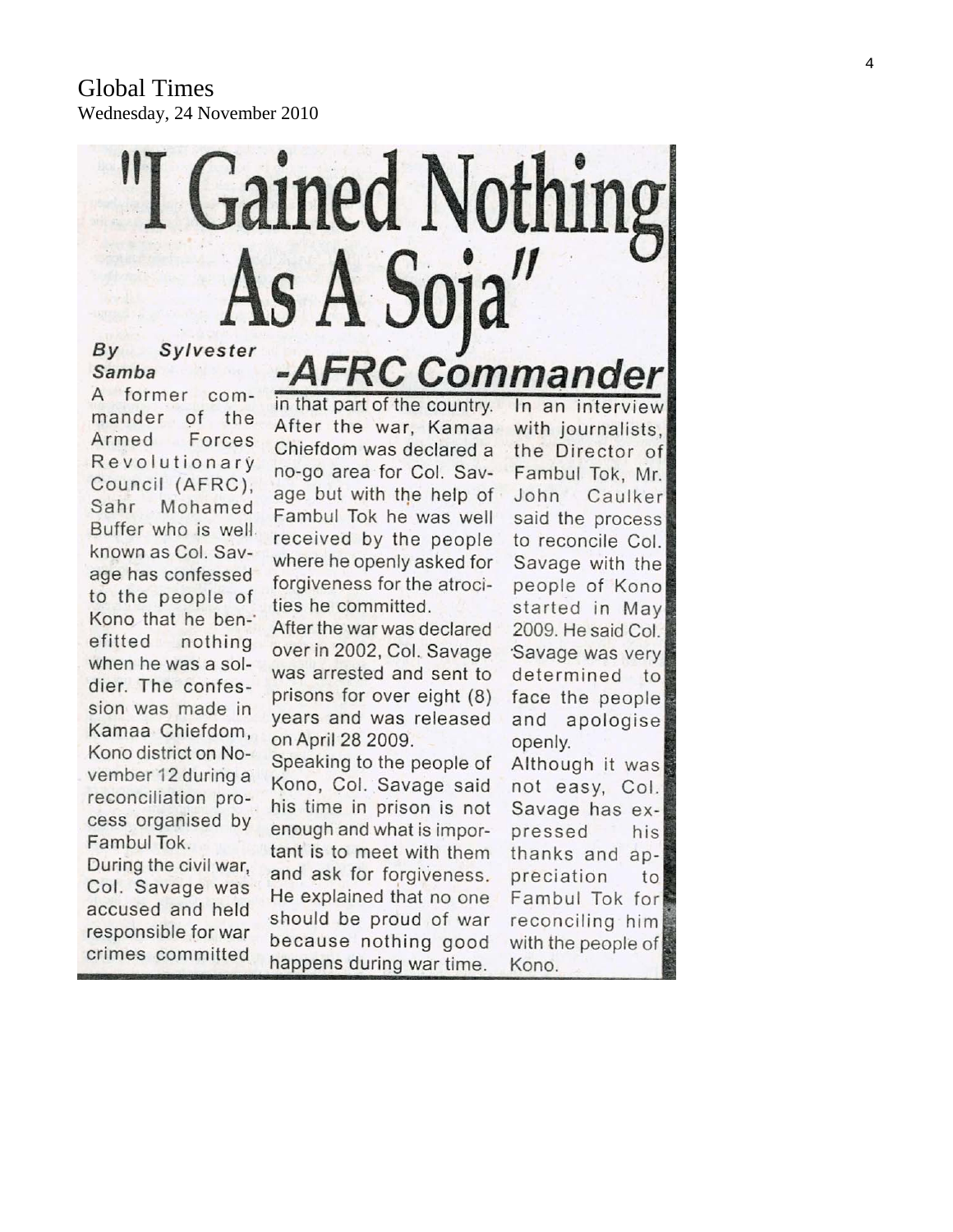#### CNN International

Wednesday, 24 November 2010

#### **U.S. gives millions of dollars to fund Taylor war crimes trial**

#### By Faith Karimi, CNN



*Former Liberian President Charles Taylor at the U.N.-backed Special Court for Sierra Leone in Leidschendam, on August 5, 2010.* 

(CNN) -- The United States is providing millions of dollars to fund the trial of Charles Taylor, the former Liberian president charged with war crimes for his alleged role in a civil war that killed tens of thousands.

Taylor is accused of fueling a bloody civil war in Liberia and neighboring Sierra Leone that led to widespread murder, rape and mutilation. He has pleaded not guilty to charges that include five counts of crimes against humanity and five counts of war crimes.

Taylor is on trial at the Special Court for Sierra Leone in The Hague, Netherlands. United Nations officials and the Sierra Leone government jointly set up a special tribunal to try those who played the biggest role in the atrocities.

Washington said it expedited the \$4.5 million grant because the court is facing a financial crisis, and the U.S. urged the international community to donate to the court before its financial resources run out.

"By all calculations, the court would have run out of money by early December, which could have jeopardized the continuation of the Charles Taylor trial before the court reached a verdict," the State Department said in a news release Tuesday.

Officials moved the trial from the Sierra Leone capital of Freetown because of concerns it would spark instability in the region. It's the first time an African head of state has faced mass atrocities and war crimes charges at an international tribunal.

"The Taylor prosecution delivers a strong message to all perpetrators of atrocities, including those in positions of power, that they will be held accountable," the State Department said.

Prosecutors allege that Taylor, who was president of Liberia from 1997 to 2003, fueled the lengthy civil war that killed tens of thousands using riches from a diamond trade. The so-called blood diamonds are mined in war zones to support rebels and warlords. Blood diamonds have fueled bloody conflicts in Africa for more than a decade.

The trial has included testimony from actress Mia Farrow and supermodel Naomi Campbell.

In August, Campbell testified that Taylor gave her "dirty-looking" uncut diamonds in 1997 as a gift. Prosecutors were hoping her testimony would tie him to blood diamonds.

The trial opened in 2007, but Taylor boycotted the first session. It's expected to end by next year, and the appeals process could end by 2012, according to the State Department.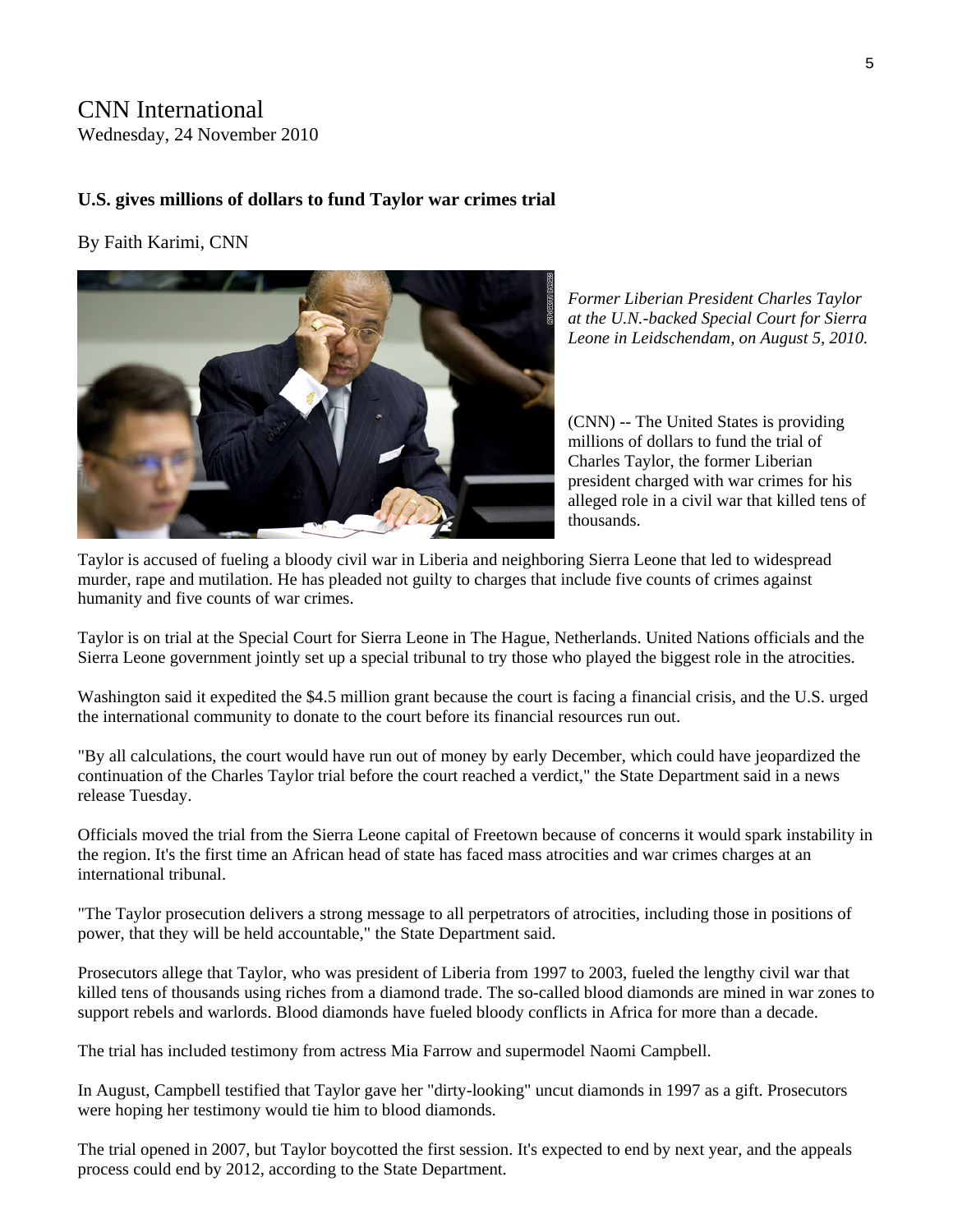#### **The U.S. Provides \$4.5 Million to Fund Special Court for Sierra Leone Trial of Charles Taylor**

Office of the Spokesman Washington, DC

On November 22 the Department of State released a \$4.5 million grant for FY2011 to the Special Court of Sierra Leone. This grant demonstrates the U.S. commitment to ensuring that those most responsible for the atrocities committed during the war in Sierra Leone are brought to justice. This grant was expedited due to the financial crisis the Court is currently facing. By all calculations, the Court would have run out of money by early December which could have jeopardized the continuation of the Charles Taylor trial before the Court reached a verdict.

The Special Court for Sierra Leone was set up jointly by the Government of Sierra Leone and the United Nations. It is mandated to try those who bear the greatest responsibility for serious violations of international humanitarian law and Sierra Leonean law committed in the territory of Sierra Leone since November 30, 1996.

The SCSL indicted former Liberian President Charles Taylor and 12 others for war crimes and crimes against humanity in 2003, due to their involvement in and support of some of the worst atrocities in Sierra Leone's civil war. The trials of three former leaders of the Armed Forces Revolutionary Council (AFRC), of two members of the Civil Defense Forces (CDF) and three former leaders of the Revolutionary United Front (RUF) have been completed, including appeals, leaving only the trial of Charles Taylor (two indictees died before the trial stage).

On June 16, 2006, the trial of Charles Taylor was transferred to The Hague because Taylor's continued presence and trial in Freetown represented an impediment to stability in the sub-region, a threat to the peace of Liberia and Sierra Leone, and a threat to international peace and security in the region. The trial of Charles Taylor is close to completion; the defense evidence concluded on November 12 and a trial judgment is due in mid-2011 with an appeal to be resolved by early 2012.

The trial of Charles Taylor is of enormous historical and legal significance as he is the first African head of state to be brought before an international tribunal to face charges for mass atrocities and gross violations of international humanitarian law. The Taylor prosecution delivers a strong message to all perpetrators of atrocities, including those in positions of power that they will be held accountable. It is imperative the international community prevents the Taylor trial from being suspended due to lack of financial resources, which is why the United States rushed its FY2011 contribution to the Court. We hope other donor states will follow our lead and find ways to financially support the Court until it has finished its mandate and justice has been served.

As a major donor to the Special Court, the United States serves on the Special Court's Management Committee in New York. To date, the United States has contributed \$81,189,445 amount to the Special Court.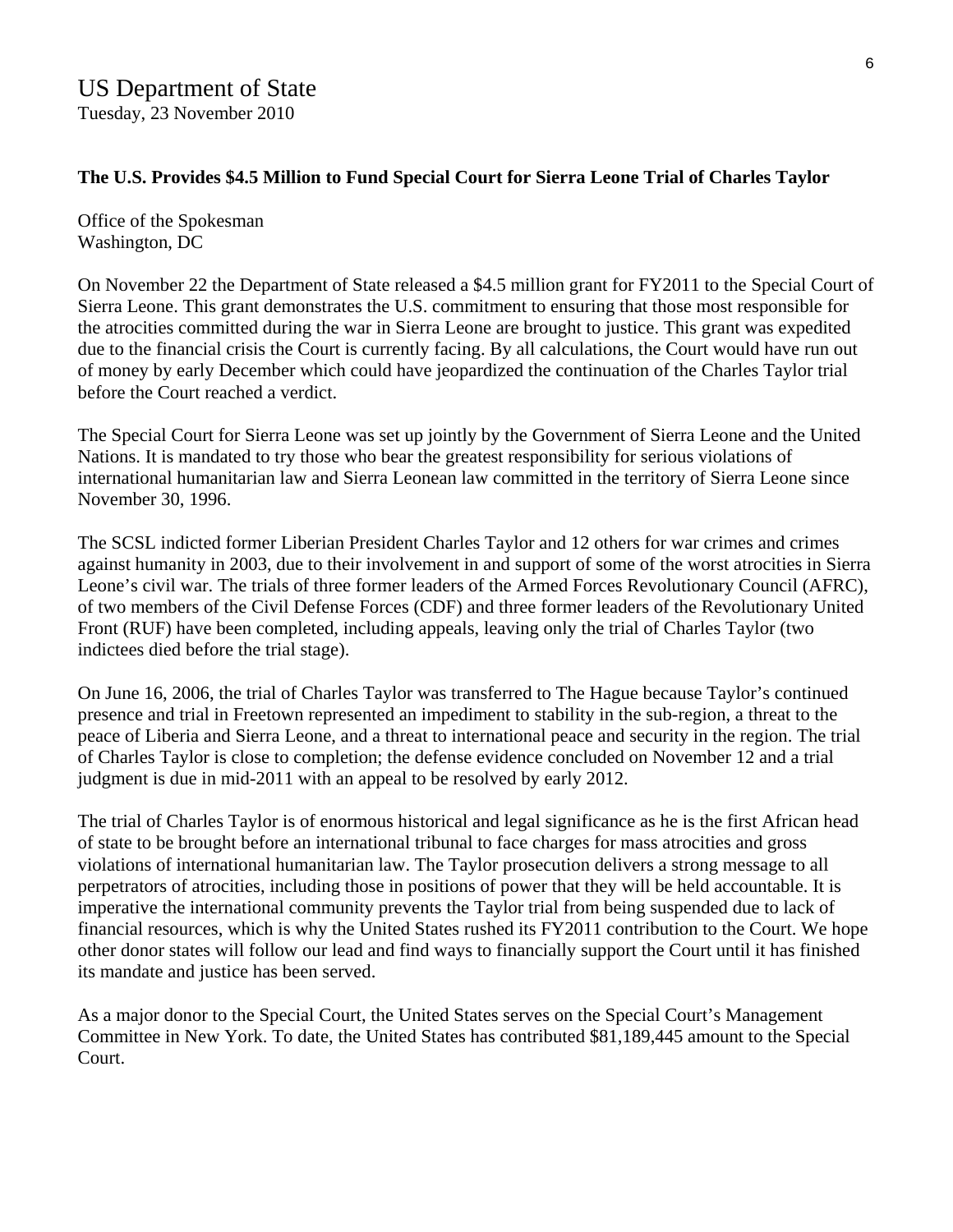The Guardian Wednesday, 24 November 2010

#### **Bemba trial: the international criminal court takes on gender crimes**



The trial of Jean-Pierre Bemba at the international criminal court in The Hague is ground-breaking in many respects Photograph: Robin Utrecht/EPA

The [international criminal](http://www.guardian.co.uk/law/international-criminal-court)  [court](http://www.guardian.co.uk/law/international-criminal-court) (ICC) has been operational since 2002, yet victims of [war crimes,](http://www.guardian.co.uk/law/war-crimes) crimes against humanity, and genocide are still awaiting the court's first judgment. The court as a

whole has been [hammered](http://www.guardian.co.uk/law/2010/jul/15/thomas-lubanga-release-order-hague) most recently for its slowness, for missteps in its [first trial—](http://www.guardian.co.uk/world/2009/jan/26/thomas-lubanga-international-criminal-court)the Lubanga case—and for not always showing gender sensitivity or, arguably, even gender competence in a few instances.

As the trial of former Congolese vice president Jean-Pierre Bemba [opens in The Hague](http://www.guardian.co.uk/world/2010/nov/22/congo-vice-president-trial-war-crimes) for crimes committed in the Central African Republic, the ICC has a chance to demonstrate its ability to hold a high profile and speedy trial meeting minimum fair trial standards and to prove that it takes sex crimes very seriously.

The Bemba trial is groundbreaking in many respects, including for its treatment of sex crimes and for the presence of women in decision-making positions within the court:

• It is the first case before the ICC to be focused almost exclusively on sex crimes. While murder and pillage are also charged, it is first and foremost a [rape](http://www.guardian.co.uk/society/rape) crimes trial: rape as a war crime and rape as a crime against humanity.

• It is the sole charge (at least issued publicly) by the court against any individual for the horrific atrocities committed in the Central African Republic related to the 2002-2003 coup.

• The charges are against the highest level accused to go on trial before the ICC. Bemba was a vice president in the DRC and the leader of the Movement for Liberation of Congo (MLC) rebel group.

• There has been no other international war crimes trial before any war crimes tribunal where three female judges have sat on the bench. In contrast, it would be wholly unremarkable, indeed downright common, if three male judges were sitting on the case, as that is simply the norm. The presiding judge, Sylvia Steiner from Brazil, has expertise and training in women's rights. Her colleagues are Judge Kuniko Ozaki from Japan and Judge Joyce Aluoch from Kenya. Thus, female judges from Latin America, Asia, and Africa will adjudicate this historic ICC trial focused on gender crimes.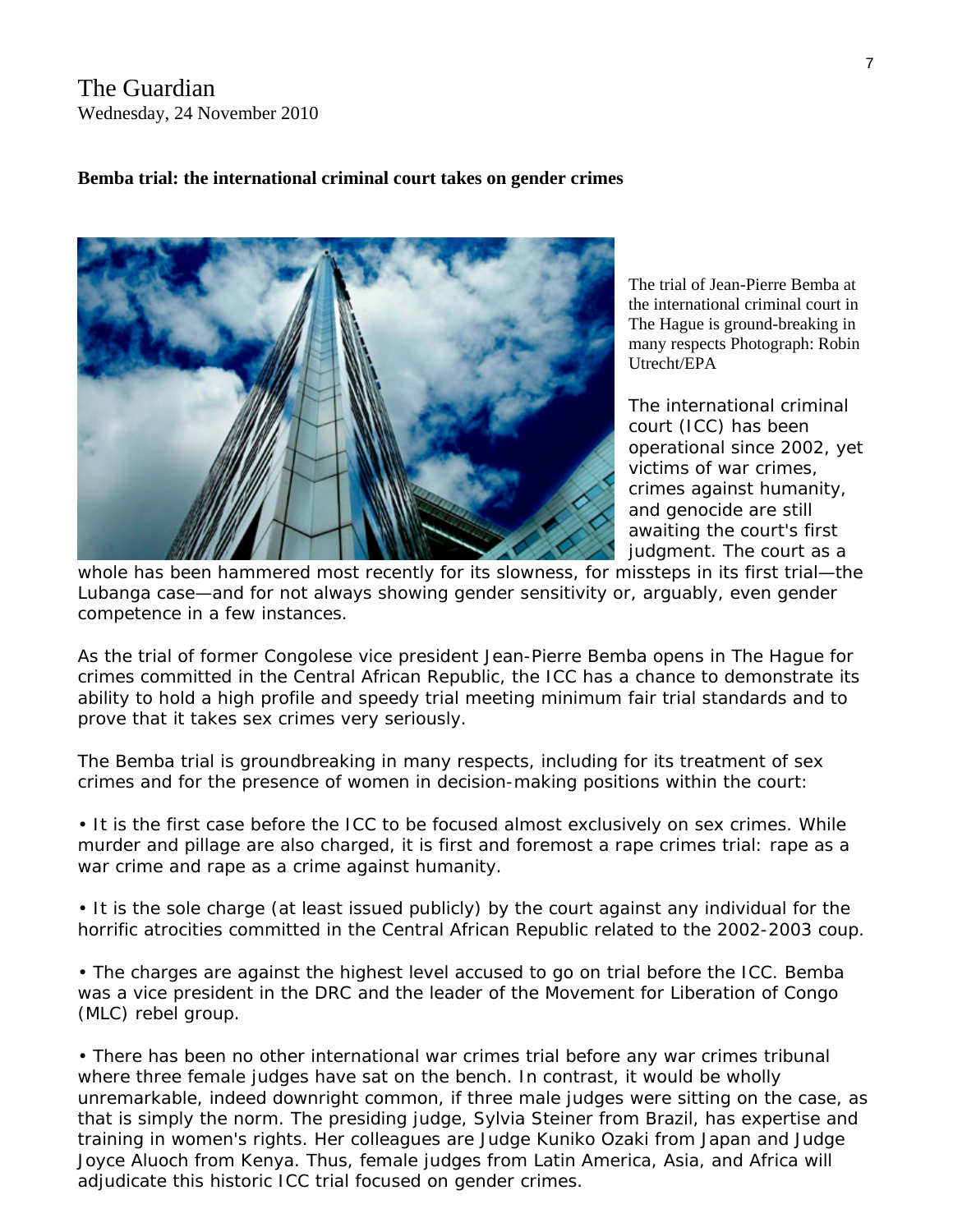• It is the first case before the ICC where a female trial attorney (Petra Kneuer) is taking the lead as the senior trial attorney prosecuting the case. Deputy Prosecutor Fatou Bensouda will also lead the prosecution in this case (Bensouda also is a lead counsel for the prosecutor in the other two trials ongoing before the court.)

• This is the court's first command responsibility case. Bemba is accused of incurring command responsibility for crimes committed by subordinates over whom he had effective authority and control. He is alleged to have failed in his duty to prevent, halt, or punish the crimes committed by subordinates.

• Sex crimes against women, men, and children alike were reportedly used as a "tool" to terrorise, demoralise, and dominate the civilian population in the CAR. Many rapes were committed by multiple perpetrators and/or in front of family members. Several survivors of rape and gang rape reportedly contracted HIV/AIDS; many women and girls became pregnant as a result of the sexual violence.

Many eyes will be on the ICC during the Bemba trial. The case has the potential to rival, and in some aspects perhaps even exceed, the legal significance of the [landmark Kunarac](http://www.guardian.co.uk/world/2001/feb/22/warcrimes)  [\(Foca\) judgment](http://www.guardian.co.uk/world/2001/feb/22/warcrimes) before the international criminal tribunal for the former Yugoslavia (ICTY). Kunarac was the ICTY's first trial of multiple accused to focus exclusively on gender-related crimes, resulting in the tribunal's first convictions for rape, torture, and enslavement as crimes against humanity for the brutal treatment of women and girls in the town of Foca.

While the Katanga and Ngudjolo case, currently before the ICC's trial chamber II, does include significant rape and sexual slavery charges, the gender crimes in that case are incorporated as part of an array of crimes—including conscripting child soldiers, murders and attacks against the civilian population, and property crimes—they are not front and center as with Bemba. (It should also be mentioned that the Katanga and Ngudjolo case has two female judges sitting on that trial.)

In recent years, a number of UN security council resolutions have condemned conflictrelated sexual violence and increasingly urged an end to impunity for these crimes; they have also demanded women's inclusion in decision-making positions in peace and accountability efforts. (See e.g., SC res 1325 of 2000, 1674 of 2006, 1820 of 2008, 1888 of 2009, 1889 of 2009 and 1894 of 2009.)

Sexual violence as a tool of warfare is now widely recognized as one of the most heinous and despicable—crimes committable. Society is increasingly acknowledging that the shame and stigma wrongly placed on the survivors belongs instead on the weak, cowardly, and dishonorable perpetrators of sex crimes.

The sex crimes in the Central African Republic were first brought to the attention of the ICC by an investigative report issued by the International Federation for Human Rights in February 2003. After conducting its own lengthy proceedings, the ICC finally opened a full investigation in May 2007, and a warrant of arrest was issued for Bemba a year later, when he was in Belgium.

The victims in this case have been waiting for justice for nearly ten years. The international criminal court has the opportunity and the responsibility to provide at least some measure of justice for the carnage allegedly committed by this Congolese warlord in the Central African Republic. Domestic courts must also be supported to hold fair and impartial trials against lower level suspects. Hopefully, the ICC will provide a model for both international and national justice processes redressing atrocity crimes.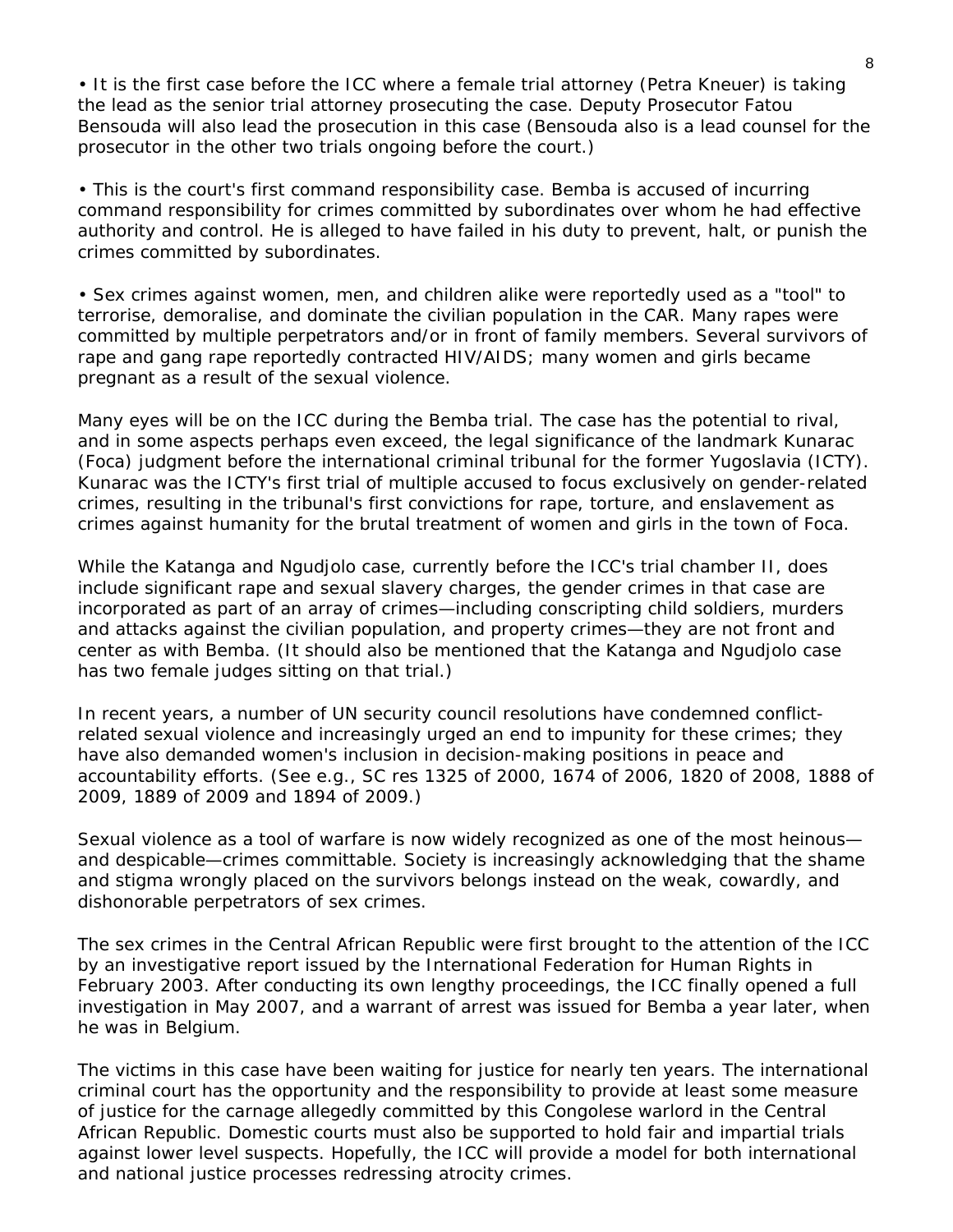#### **Defense Concludes Examination of Investigator; Child Soldier Testifies**

By Judith Armatta

#### **OTP Investigator**

Defense counsel Jean-Marie Biju-Duval concluded the cross-examination of Mr. Nicolas Sebire, investigator for the Office of the Prosecutor (OTP) of the International Criminal Court (ICC), on issues of abuse of process in the trial of Thomas Lubanga for conscripting, enlisting, and using child soldiers in the Democratic Republic of Congo in 2002 and 2003. Trial Chamber I is hearing testimony about alleged witness tampering, following allegations that intermediaries used by the OTP bribed or coached witnesses to falsely testify that they took part in the 2002-2003 conflict as child soldiers in the militia of Mr. Lubanga.

Mr. Biju-Duval focused his concluding inquiry on what attempts the OTP investigators made to verify the identities of contacts provided by 'intermediary 316' who testified earlier, denying allegations of wrongdoing. The witness replied that they checked the OTP archives and found nothing negative. Attempts to check other sources were unsuccessful or he did not know the results. Nor did the OTP investigators check the accuracy of factual information provided by 'intermediary 316' with his spouse, Mr. Sebire said in response to defense counsel.

Neither the victims' counsel nor the prosecution had further questions and Mr. Sebire was excused from court.

#### **Protected Witness**

The prosecution called a protected witness, apparently a former child soldier, to counter defense claims that prosecution 'intermediary 316'coached and bribed witnesses to falsely testify that they fought in Mr. Lubanga's militia while they were under legal age. The witness testified with face and voice distortion to hide his identity. The Chamber closed the session to the public at several points to protect his identity as well. He was not referred to by a number during open sessions, though he has testified in this trial earlier. The prosecution advised the Chamber at an earlier session that it would recall 'witness 38,' a former child soldier, who would testify that 'intermediary 316' did not tell him to lie. Today's witness could well be 'witness 38.'

The witness described meeting with 'intermediary 316' who verified that the witness had taken part in the fighting by his demobilization card and his ability to identify his commanders. 'Intermediary 316' then arranged for the witness to meet with a representative of the OTP.

The prosecutor took the witness step by step through his contacts with 'intermediary 316' from the time of his first meeting with an OTP investigator in March 2006 through the last contact in January 2007. The witness stated that at no time did he discuss with 'intermediary 316' the substance of his interviews with the OTP investigators. The intermediary facilitated contacts with the OTP, securing travel documents, and making travel arrangements. He accompanied the witness to the first interview and took him to the airport for the second interview. Occasionally, 'intermediary 316' called him to see how he was doing.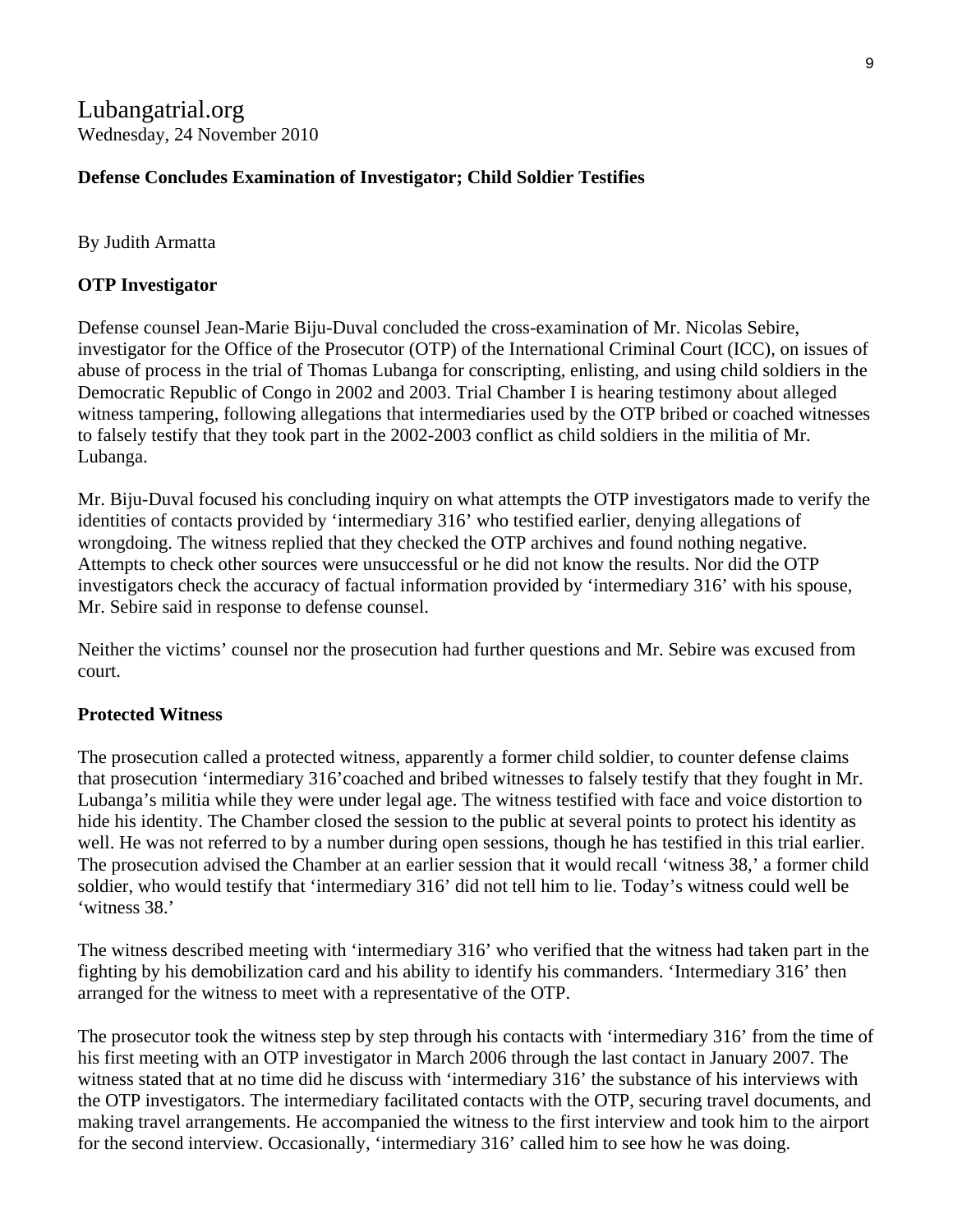He described one occasion where he called 'intermediary 316' to assist him in securing the return of the mobile phone given to him by the OTP from a third party who was holding onto it and would not return it. The intermediary contacted the police who saw that it was returned to him. After that, he merely encountered '316' on the street and spoke with him briefly.

In June 2006, the witness returned from his school in Bunia where 'intermediary 316' lived to his parents' home in Ituri. In January 2007, he moved back to Bunia to attend university. As a result of receiving numerous threatening phone calls in March and April, however, he sought the ICC's help and was moved to Kinshasa. The last time he had contact with 'intermediary 316' was in January 2007, he testified, when he saw him in Bunia. It was a casual and brief exchange of pleasantries. The witness repeated several times that at no time did he discuss the substance of his interviews or testimony with 'intermediary 316.' He took seriously the OTP investigator's admonition not to talk to anyone about it.

At the close of direct examination, the prosecutor led the witness through a series of direct questions on whether 'intermediary 316' ever asked him to give a particular account or gave or promised him a reward for what he would say or made an agreement with him to provide false stories to the ICC. The witness emphatically said he had not. "I only said what I knew or had done. I did not blow anything out of proportion or leave anything out. It is a question of morality, of ethical standards. I am from a Christian family.... Lying is a sin. I would rather have problems with myself than problems with morality."

Defense counsel will cross-examine this witness tomorrow beginning at 9:30 a.m.

#### **Trial Schedule**

Among administrative matters the Chamber took up at the beginning of today's session, Mr. Sachdeva raised an anticipated need for additional time, arguing that the defense has widened its inquiry on abuse of process to include whether the OTP failed to investigate exonerating evidence. The prosecutor pointed out that witnesses were never questioned in court about false identities. The OTP requested that 10 days be added to the schedule. Under this regime, the defense would have until January 10, 2011 to file a request for the charges to be dismissed due to abuse of process, and the prosecution would have until January 21, 2011 to respond. Presiding Judge Adrian Fulford said the Chamber would reflect on the OTP request.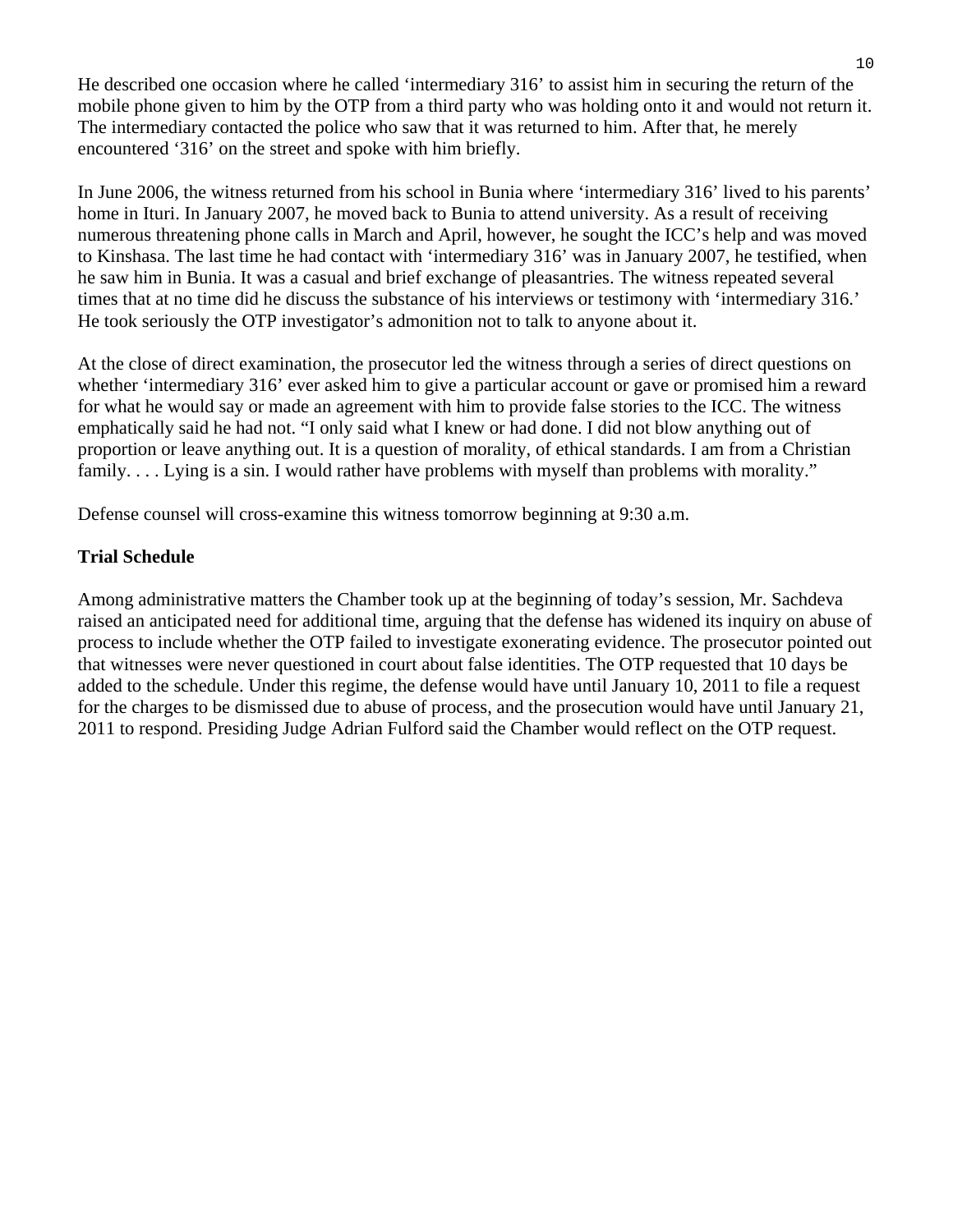#### **Russian 'arms king' and Moscow's secrets**

PRETORIA, South Africa, Nov. 23 (UPI) -- Viktor Bout, a Russian alleged to be the world's most prolific gunrunner, is languishing in a New York prison awaiting trial on terrorism charges.

And that seems to be causing some concern in Moscow.

Before he was arrested in a Bangkok hotel in a U.S. Drug Enforcement Administration sting operation March 6, 2008, Bout, a former officer in Soviet intelligence, allegedly sold arms by the planeload across the Middle East, Asia, Africa and Latin America.

Africa was his main stamping ground. He supposedly delivered arms that fueled a score of wars, allegedly selling to dictators and rebels alike -- and sometimes, reportedly, to both sides at the same time.

He is believed to have used a fleet of aged Soviet-era cargo aircraft he bought at bargain basement prices right after the Soviet Union collapsed in 1989 and hired daredevil pilots who'd been discharged by the Soviet air force as surplus to requirements.

With access to vast piles of Soviet weaponry, he is suspected to have armed the Taliban and the Northern Alliance in Afghanistan, the Revolutionary United Front in Sierra Leone, Charles Taylor's barbaric regime in Liberia, the CIA-backed Units movement in Angola, various warring factions in the Congo, and Abu Sayyef, an Islamist group in the Philippines linked to al-Qaida.

In many of his alleged African operations he was purportedly paid in "blood diamonds" by people like Taylor, who is on trial for war crimes at the special tribunal in The Hague.

Bout, 43, who speaks six languages, allegedly created a network of airlines that were based at various time in the United Arab Emirates, South Africa, Belgium, Britain and a dozen other countries.

The Americans have wanted Bout for some time but were never able to grab him. He took refuge in Moscow, where he lived openly and freely, and apparently with the sanction of the Kremlin and Russia's intelligence community, which blocked all extradition efforts.

But he was lured out of Moscow to Bangkok by DEA agents posing as arms buyers for the Revolutionary Armed Forces of Colombia, a narco-terrorist organization. It wanted an arsenal of surface-to-air missiles to shoot down U.S. surveillance aircraft.

Bout spent more than 2 1/2 years in Bangkok's Klong Prem maximum-security prison fighting extradition to the United States. He lost that legal battle was flown to New York for arraignment, despite stringent Russian protests.

Moscow was outraged that the Americans could grab a Russian citizen in a foreign country and whisk him off to New York to stand trial, even though he was never convicted of any crime in Thailand.

On Nov. 17, Bout pleaded innocent in a Manhattan court to the four terrorism-related charges, including conspiracy to kill U.S. citizens. He faces life in prison if convicted.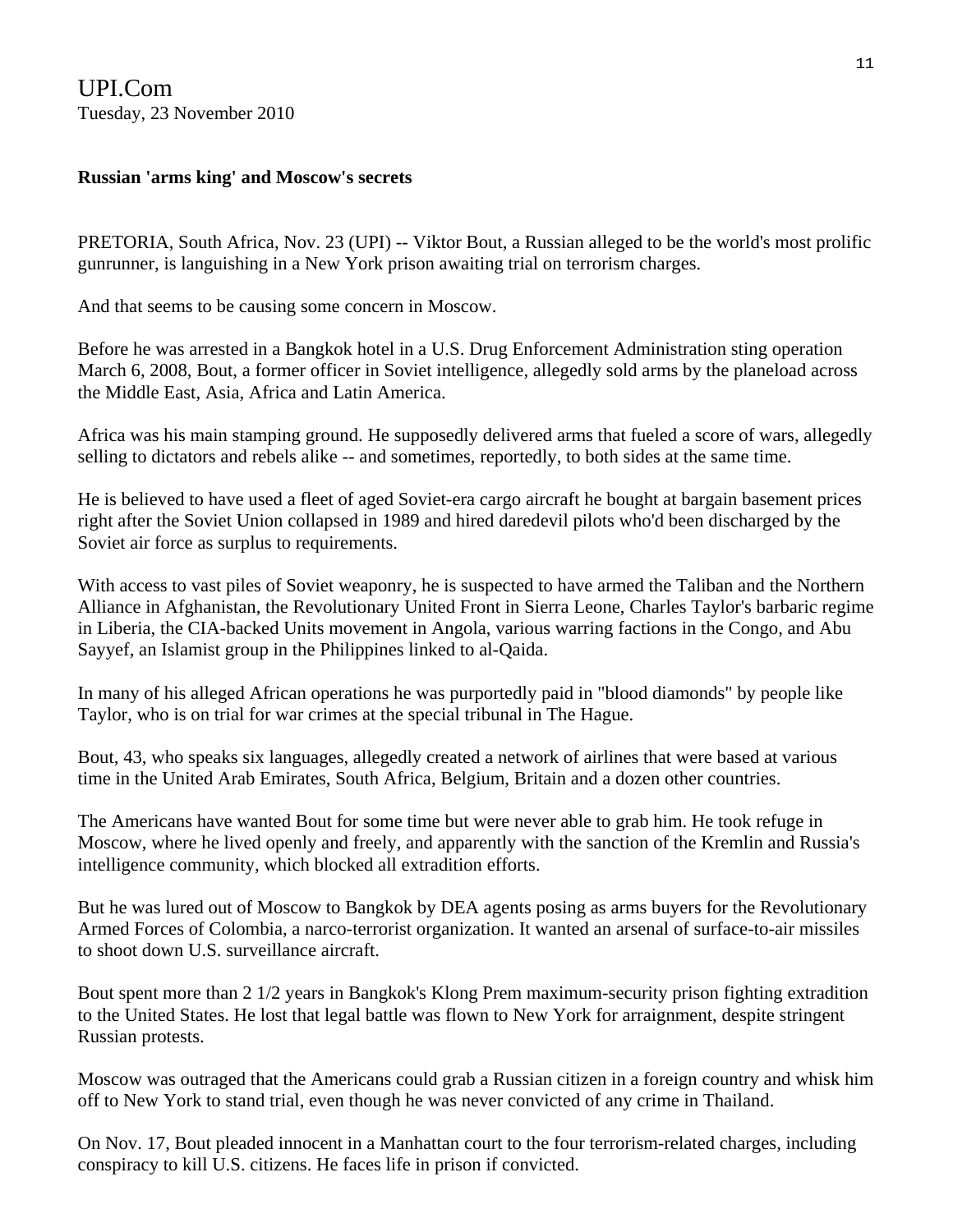The Russians appear to be worried about what Bout might divulge about their clandestine operations around the globe and, in particular, their suspected covert arms sales to foes of the United States, like Iran, to negotiate a light sentence.

Throughout the lengthy legal proceedings in Bangkok, Bout, as far as is known, maintained a stoic silence about his purported Kremlin connections.

But Moscow sought to prevent his extradition to the United States at all costs.

Bout is widely believed to have strong links to the GRU, Russia's military intelligence, which unlike the KGB wasn't dismantled after the fall of communism and continues to operate globally.

In the 1980s, when Bout was operating in Soviet-backed Mozambique in East Africa, he served under KGB chief Igor Sechin, now Russia's deputy prime minister and arguably one of the most powerful figures in the Kremlin today.

"Moscow fears he might reveal his connections with intelligence and organized crime networks that reach high levels in the Russian government, a concern doubtless shared by other countries he dealt with," says the U.S. global security consultancy Stratfor.

"While such information is no longer actionable, it remains Bout's main bargaining chip with the prosecution."

But the GRU is known to be active in shady arms deals even now. In October, U.N. officials in Sudan found four Russian Sukhoi Su-25 ground attack aircraft on an airstrip in the war-torn Darfur region.

They were part of a shipment of 15 jets Amnesty International says were sold by Moscow to the Khartoum government via Belarus in violation of a 2005 U.N. arms embargo. Russia denies the accusations.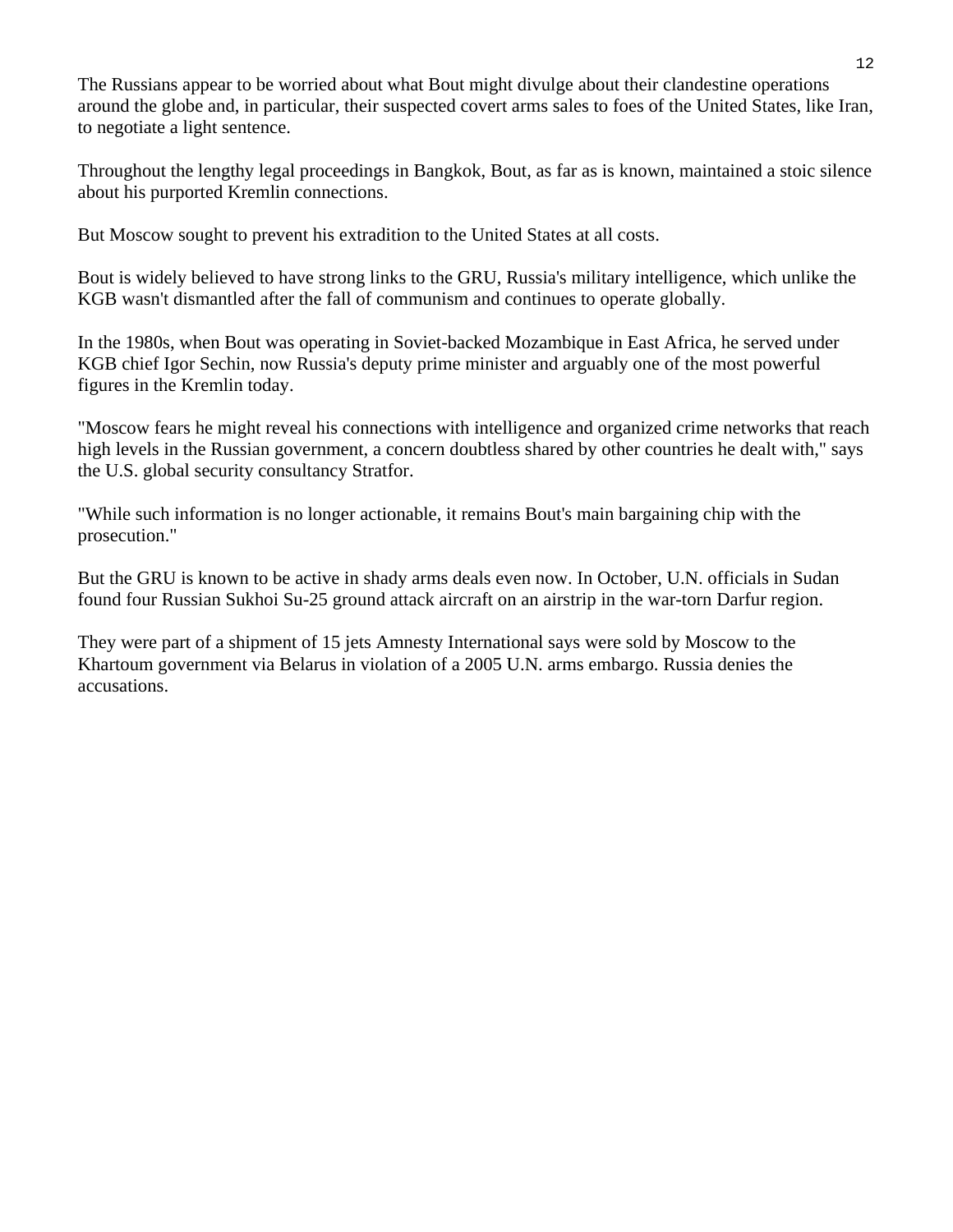#### Agence France Presse

Tuesday, 23 November 2010

#### **Senegal will accept Rwanda convicts**

Arusha - Senegal has signed with the United Nations an agreement on taking in convicts sentenced by the International Criminal Tribunal for Rwanda (ICTR), the court announced on Tuesday.

The pact means that Senegal will become the eighth country willing to let people convicted by the ICTR serve out their prison terms in jails that meet specified UN standards.

The court, based in Arusha, Tanzania, is trying the principal suspects in the Rwandan genocide of 1994, in which about 800 000 people were killed, mainly minority Tutsis.

The agreement was signed Monday in Dakar on behalf of the ICTR by its clerk, Adama Dieng, and for Senegal by Justice Minister Cheikh Tidiane Sy, tribunal spokesperson Roland Amoussouga told AFP.

The other countries that have come forward to take in ICTR convicts are Benin, France, Italy, Mali, Swaziland, Sweden and Rwanda itself. The ICTR has thus far completed 52 cases, with 36 convictions, according to its website.

Prisoners have chosen to leave the Arusha holding cells for Mali, Benin, Italy and Sweden to serve out their terms.

The Rwandan government has maintained that it is the primary destination for people convicted by the ICTR and has had a special prison built to meet the international standards required. But no ICTR convict has been transferred to Rwanda.

- AFP